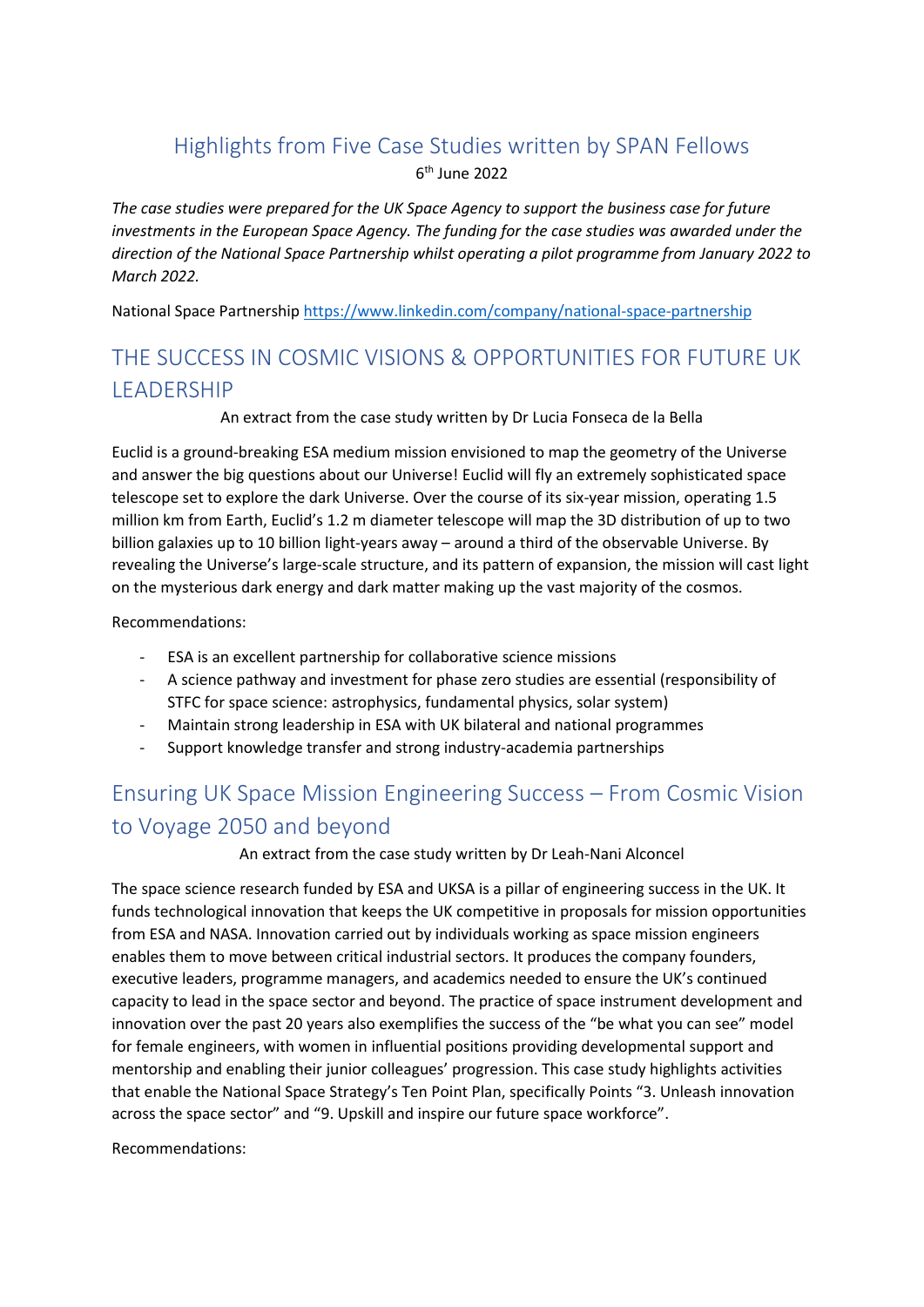- A national spacecraft design and development programme that includes dedicated funding for instrument-based innovation
- Formal mentorship programmes for women and underrepresented groups in the UK space sector

### Hunt for Dark Matter

An extract from the case study written by Dr Fionagh Thomson

UK investment in ESA, coupled with technological innovation from ESO (with UK support and membership), and UK investment from the treasury has enabled the UK space sector to flourish in a number of fields, including the Hunt for Dark Matter. Investment in ESA has brought many benefits but no more than long-term international collaborations, built on trust in complimentary skills, knowledge and capabilities to deliver large-scale astrophysics projects, and enable ground-breaking projects to succeed, such as GAIA and, in the future, EUCLID. No one country could achieve this alone. Key to the UK space industry progressing is the UK having access to key capabilities, that may or not be held within the UK. Without investment in ESA, international cooperation would suffer, the gold-star teams built through global funding would dissolve and high calibre UK students, interested in studying large-scale and blue-sky astrophysics (galactic or extragalactic), would travel overseas to study, leading to the inevitable 'brain drain'. Any innovations developed through the support of ESA investment, directly or indirectly, would (perhaps) never have happened.

Why search? In 1897, the discovery of the unknown electron by the UK physicist JJ Thomson led to the harnessing of 'electricity', that underpins all of modern society. What untold benefit to society might the discovery of dark matter and dark energy bring?

## Quantum Technologies in the Space Domain

An extract from the case study written by Dr Susan Spesyvtseva

The strength of the UK's Quantum Technology sector is built on demonstrated UK leadership and heritage in quantum information science. Recent investment in industry-led technology development has facilitated the development of a wealth of cutting-edge quantum technologies that promise to revolutionise many industries and service provision if transitioned to the space domain. The UK is well-placed to capitalise on its leading position in quantum technologies by linking to capability in its strong space sector.

The most well-developed space quantum technology is satellite quantum key distribution. At present, quantum key distribution for securing communications is limited to a few hundred kilometres due to the absorption of single photons in optical fibres. However, placing quantum light sources into orbit so that they could operate in the vacuum of space would facilitate quantum key distribution on a global scale.

Quantum-enhanced clocks are poised to supercharge the next generation of Global Navigation Satellite Systems and provide ultra-precise timing and positioning anywhere in the world.

Quantum sensor-equipped satellites based on quantum technologies such as optical clocks, magnetometers, cold-atom platforms, accelerometers, and gravity gradient sensors could monitor the Earth with unrivalled accuracy. This would allow us to fight climate change with space, but would also facilitate fundamental science such as testing general relativity and equivalence principles, detection of gravitational waves, and aid in the search for dark matter. Commercial applications include gravity mapping for inertial navigation; space weather monitoring; and extra-terrestrial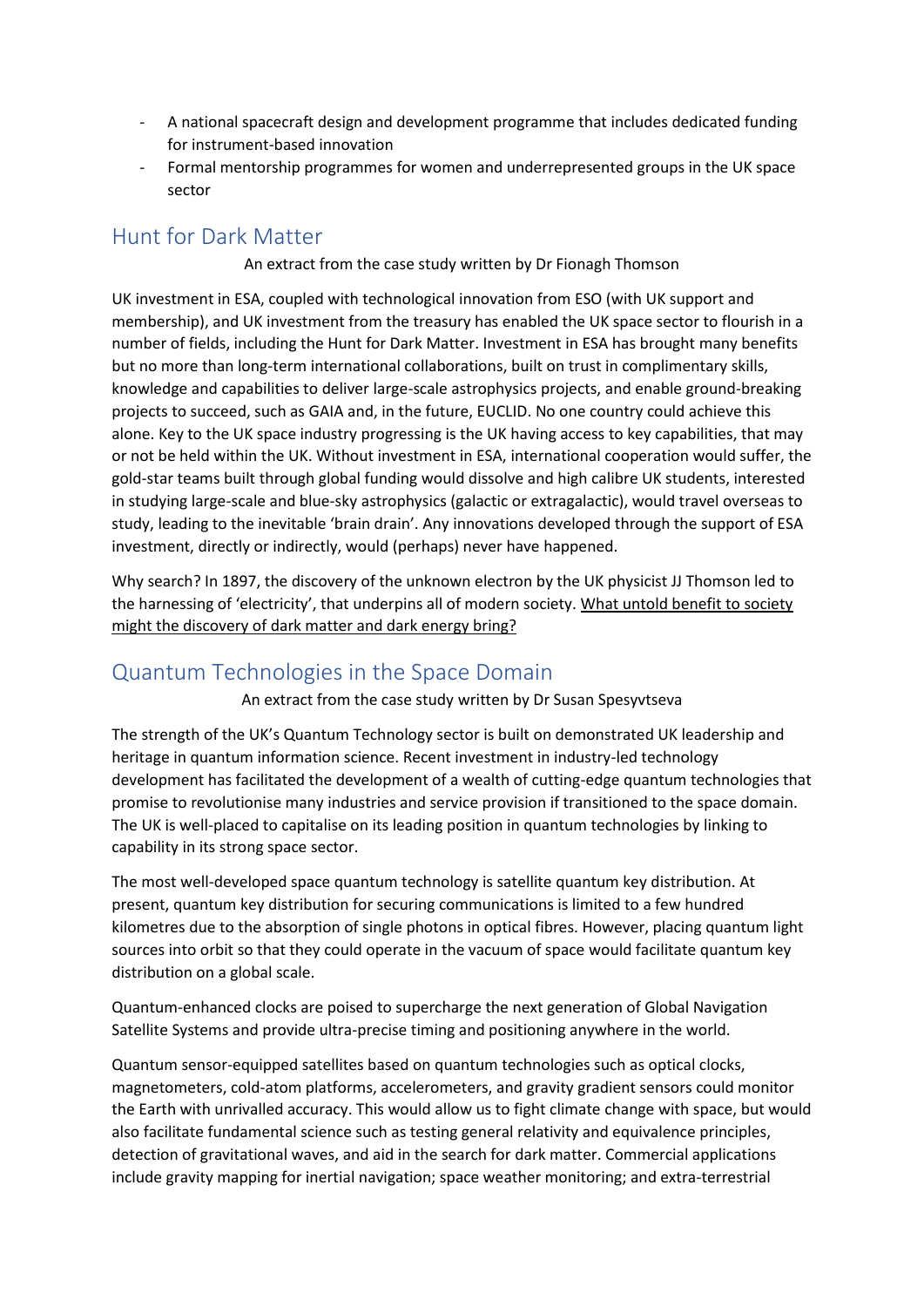surveying and earth observation for oil, carbon sequestration, climate change, flooding, and natural disasters.

The opportunities are significant, yet building and launching these technologies into orbit is a considerable challenge as payloads need to survive the rigours of launch and the harsh radiation, thermal, and vacuum environment in space.

#### Recommendations:

Development of a UK National Space Quantum Technology strategy to leverage the substantial UKNQTP investment in Quantum Technologies for use in space and downstream applications:

- Dedicated national funding stream for new quantum space missions with low TRL, and higher TRL missions with national strategic priority focus.
- ESA funding for space quantum science, and other less (immediately) strategic areas.
- Development of supply chain of miniaturised and ruggedised quantum components.
- Creation of a skilled base of researchers and engineers versed in space quantum technologies to form the skilled, diverse and networked workforce with the know-how needed for UK leadership in space quantum technologies, via CDT and small satellite programme.

## How the UK Benefits from ESA Earth Observation Missions?

#### An extract from the case study written by Steve Baker

**UK Industry Benefits:** many elements of UK industry have been involved in the building of space instruments for ESA EO missions. For example Matra Marconi Space (now part of Astrium UK) built the imaging radars (SAR & ASAR) on the ERS and Envisat satellites. After the launch of ERS-1 dozens of start-ups and consultancies were created to exploit and enhance the data stream from these EO missions. The National Remote Sensing Centre set up as a spin-off from DRA Farnborough.

**UK Technical Leadership:** RAL Space (UK) designed, developed and delivered the Along-Track Scanning Radiometer (ATSR) instrument that flew on ERS-1 and measured sea-surface temperature to an accuracy 5 times better than anything before. This was followed by the ARSR-2 on ERS-2 and the Advanced ATSR on Envisat. RAL continued to build on this experience and developed the Sea & Land Surface Temperature Radiometers that are now fitted to the Sentinel satellites. RAL Space also developed the Global Ozone Measurement Experiment (GOME) on ERS-2.

**Knowledge Transfer to Industry:** ATSR Black Body Calibration gave the instrument an unprecedented accuracy of 0.1 degrees C. The black-body calibration scheme was developed by scientists and engineers at UCL as an example of innovative and world-leading technology. The knowledge was transferred to AEA Technology (now ABSL) where it was further developed and deployed on future missions.

**Growth of Scientific Knowledge and Capability:** Within the UK Met Office the **Hadley Centre** is a world-leader in climate research & modelling and is a key advisor to government climate policy. In the early days climate modelling was limited by the data available and by computing power and only focused on the atmosphere, whereas the Earth's Climate is the really the result of interactions of a number of complex systems. As EO missions matured and computing power increased the Hadley Centre introduced improvements – like adding the effects of ocean circulation and heat exchanges in "Global Coupled Models". These continual improvements make models ever more realistic and